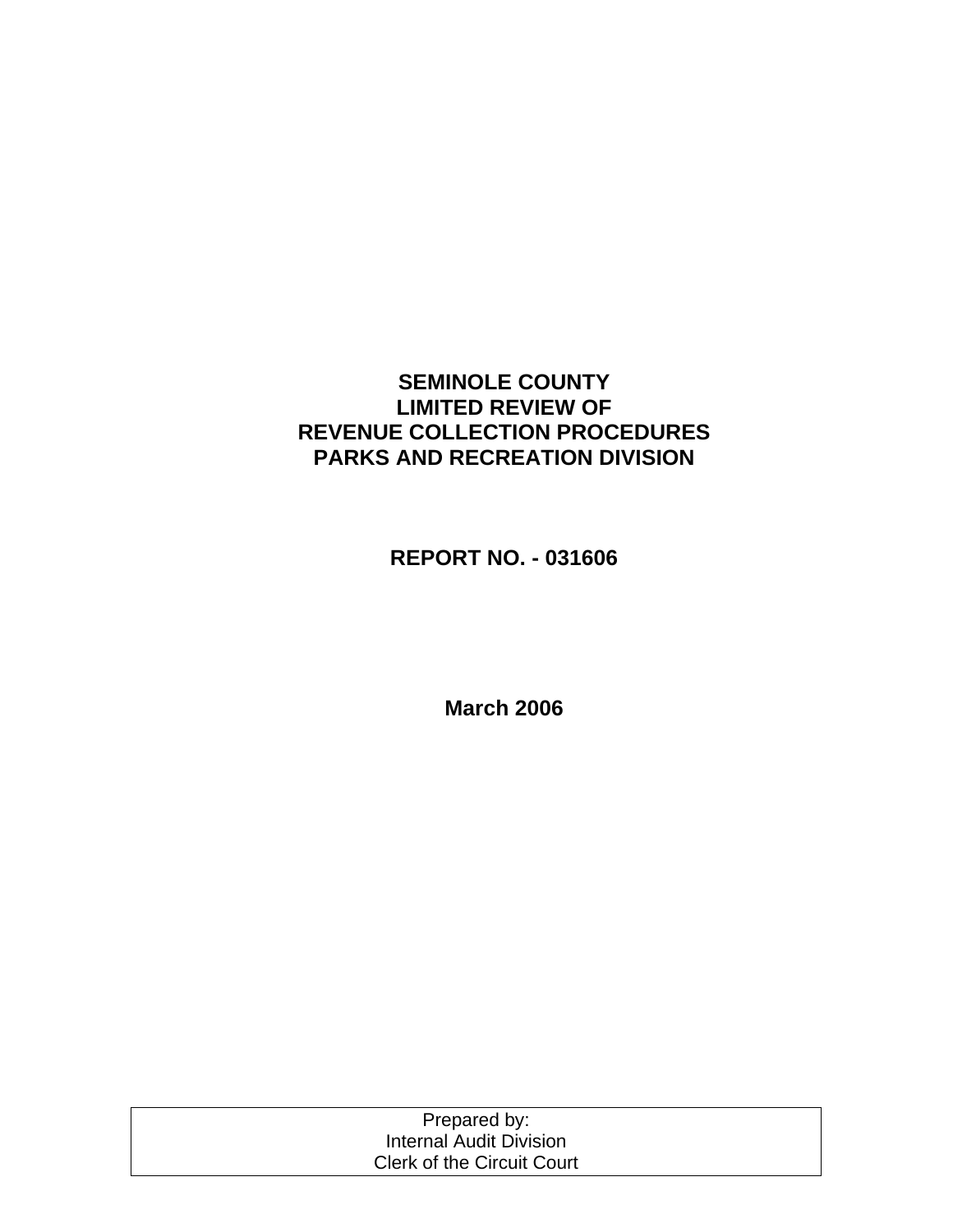#### **DISTRIBUTION LIST**

#### BOARD OF COUNTY COMMISSIONERS Mr. Carlton Henley Ms. Brenda Carey Mr. Bob Dallari Mr. Randall Morris Mr. Dick Van Der Weide

COUNTY MANAGER'S OFFICE Mr. Donald Fisher Ms. Sally Sherman

LIBRARY AND LEISURE SERVICES DEPARTMENT Ms. Suzy Goldman

BOARD OF COUNTY COMMISSION RECORDS Ms. Sandy McCann

| Prepared by:                      |  |
|-----------------------------------|--|
| Internal Audit Division           |  |
| <b>Clerk of the Circuit Court</b> |  |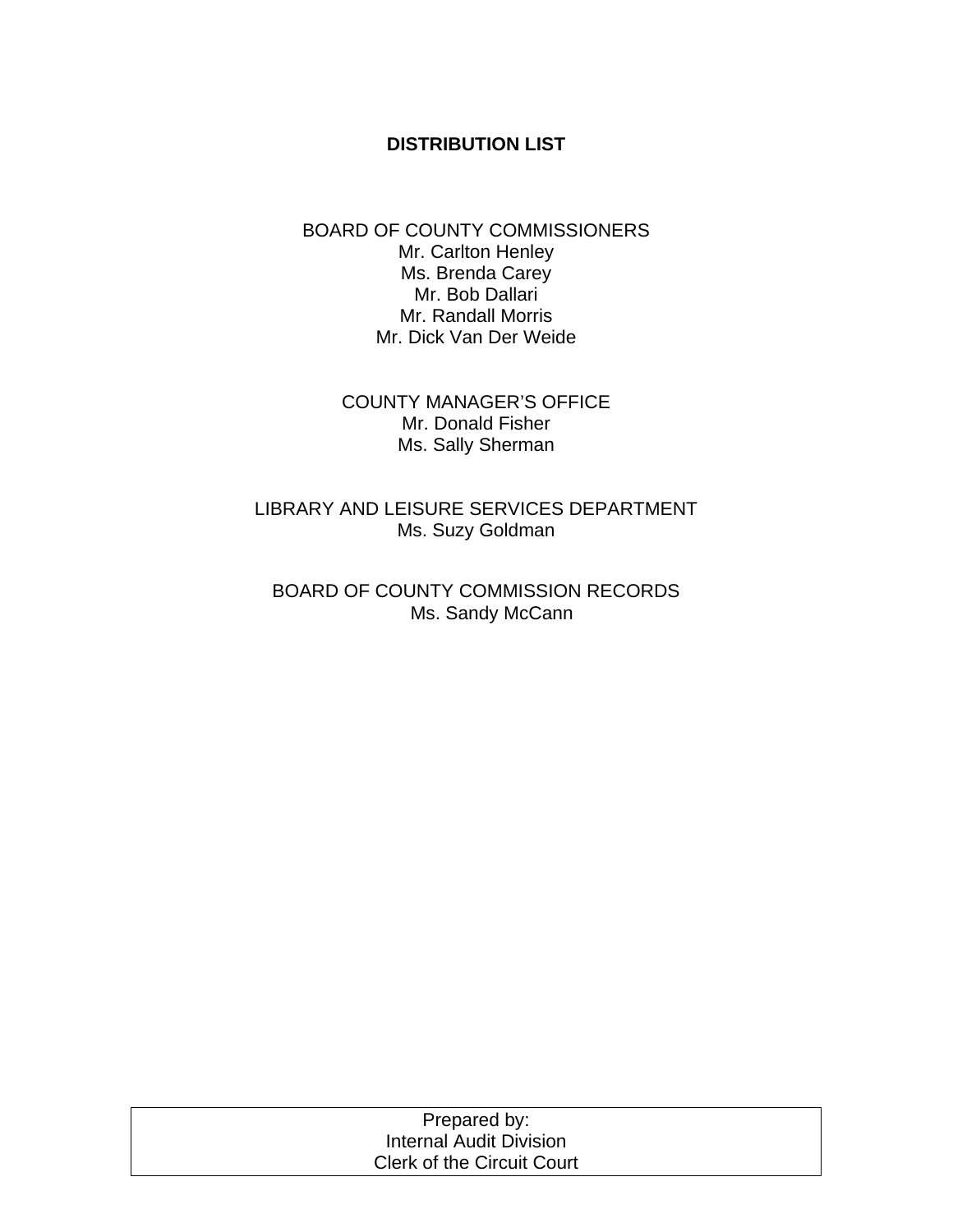# **TABLE OF CONTENTS**

## **Transmittal letter**

## **Introduction**

# **Findings and Recommendations**

| 1. Program fees are not always collected (in full) upon registration. |  |
|-----------------------------------------------------------------------|--|
|                                                                       |  |
| 2. There are no sign in sheets.                                       |  |
| 3. Receipts are not always provided.                                  |  |

| Prepared by:                      |  |
|-----------------------------------|--|
| Internal Audit Division           |  |
| <b>Clerk of the Circuit Court</b> |  |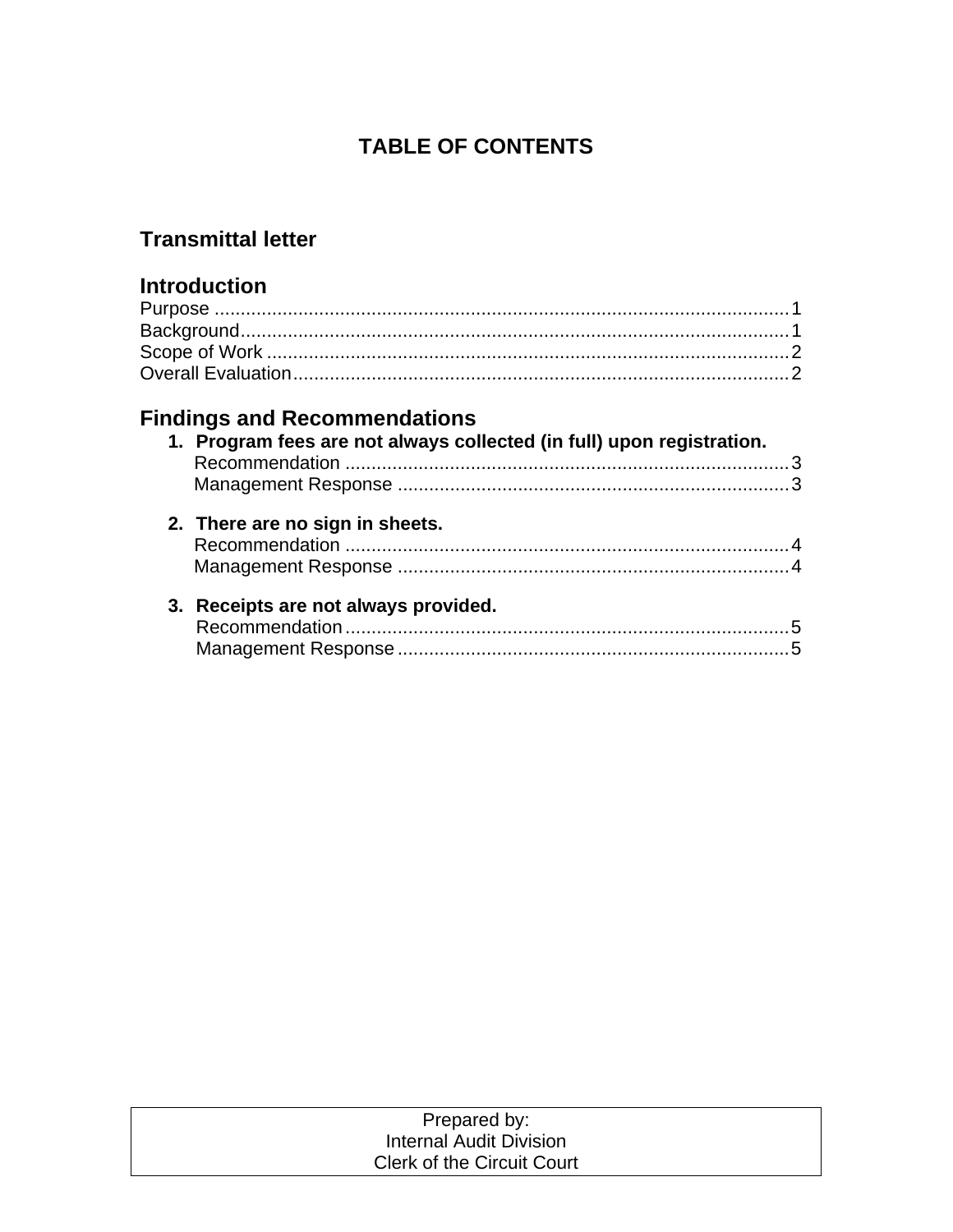## **Seminole County Limited Review of Revenue Collection Procedures Parks and Recreation Division**

The Internal Audit Division of the Office of the Clerk of the Circuit Court has completed a limited review of the procedures for recording and collecting revenues; also, of the procedures for paying contracted professionals (i.e. tennis pros, umpires). This review was requested by Ms. Suzy Goldman, Library & Leisure Services Director.

#### **PURPOSE**

The objective of the review was to determine if the procedures for recording revenues, collecting cash, and for paying contracted professionals are adequate and in compliance with county policies.

### **BACKGROUND**

The division operates 25 parks and trails throughout Seminole County, many of which charge a user fee. User fees are charged in the county's softball league program, for tennis and racquetball program lessons, tournaments, camping, and other special events. Overall revenue derived from operations averages about \$725,000.00 annually.

Internal Audit was requested to perform this review for a variety of reasons. Revenues for the two of the facilities with a tennis program had a decline in business over the last two years. Revenues had dropped at one facility by 7% or \$ 15,523.00 per annum. Also, a complaint had been filed by a tennis pro that he had not been paid properly and it was noted that the process for correcting the improper payment was very informal. Upon management's own internal investigation of these matters, it learned that staff was not maintaining any back up records for longer than a couple of months (if that) so an internal investigation into these matters was inconclusive. Management has subsequently directed staff to retain all backup for at least a three year period.

The following park locations charge and receive user fees: Sanlando Park, Red Bug Lake Park, Sylvan Lake Park, and the Softball Complex.

| Prepared by:                  |  |
|-------------------------------|--|
| Internal Audit Division       |  |
| <b>Clerk of Circuit Court</b> |  |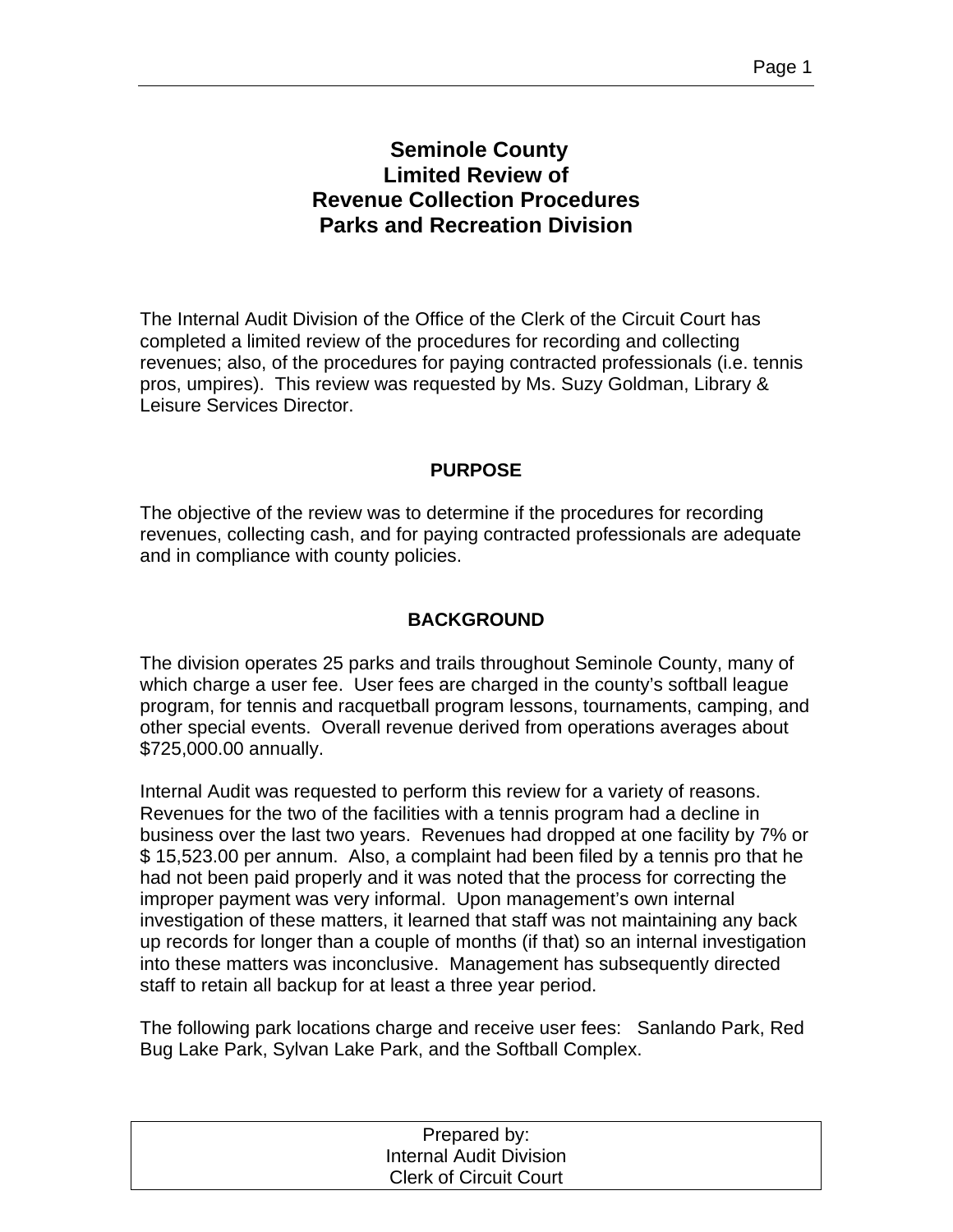## **SCOPE OF WORK**

The review was limited to a review of the procedures for recording revenues, collecting cash, and for paying contracted professionals.

Our review coverage included:

- Review of applicable policies and procedures maintained by Parks and Recreation;
- Review of County Finance records to determine if sales tax was properly computed and submitted to the State of Florida;
- Interviews of key personnel; and,
- Any other procedures considered necessary under the circumstances.

The review was performed by Gail Joubran and Bill Carroll.

### **OVERALL EVALUATION**

It is our opinion, Parks, is not in compliance with county policy relating to the user fees collected. Control over cash handling needs to be strengthened to ensure the division has adequate internal controls. The following conditions warrant management's attention:

- Program fees are not always collected (in full) upon registration;
- There are no sign in sheets; and,
- Receipts are not always provided.

| Prepared by:                   |  |
|--------------------------------|--|
| <b>Internal Audit Division</b> |  |
| <b>Clerk of Circuit Court</b>  |  |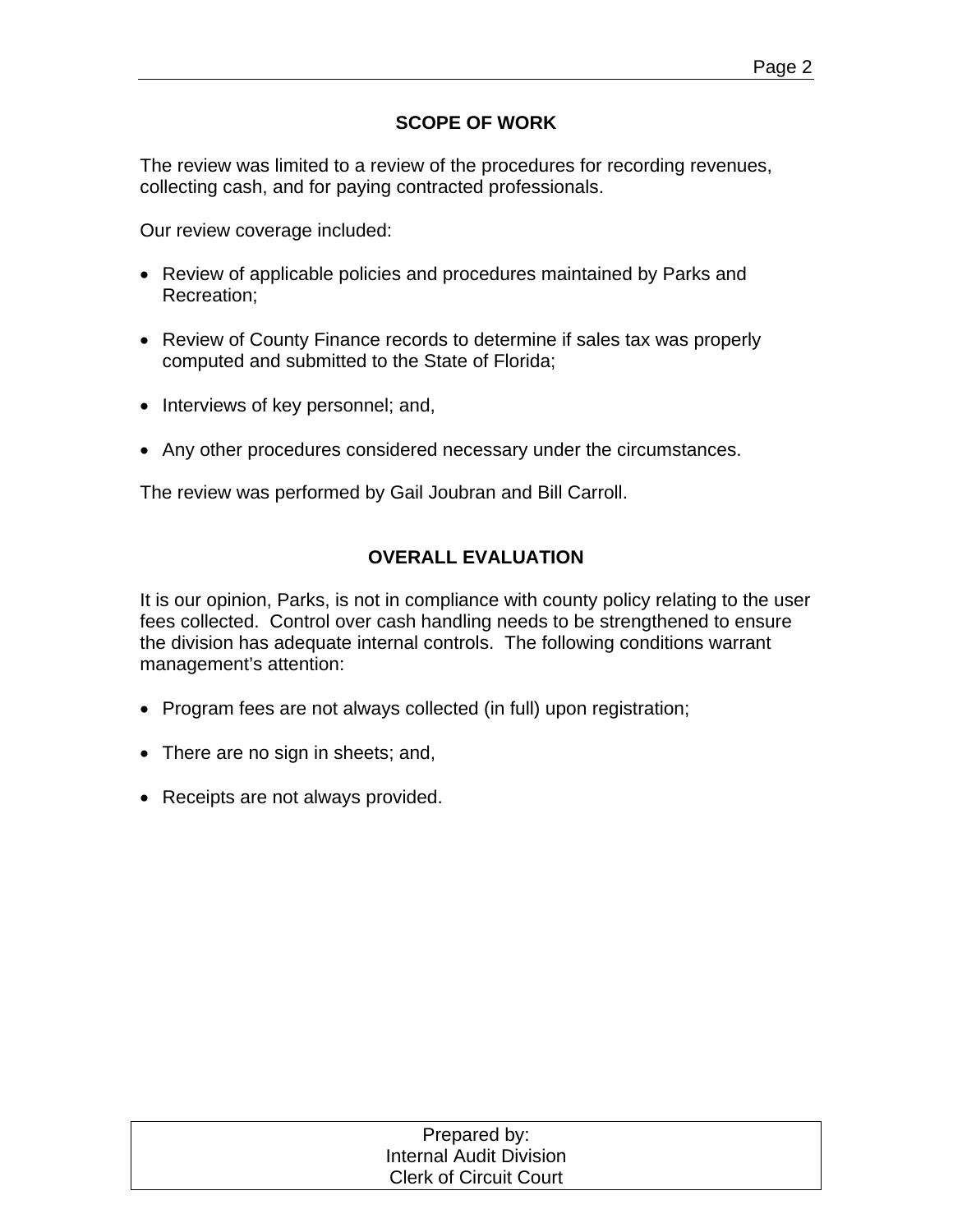#### **FINDING NO. 1**

#### *Program fees are not always collected (in full) upon registration.*

Although there is a written policy regarding collecting fees up front, it has been the practice to allow users to "pay as you go" in lieu of paying fees upon registration. According to staff, this is simply to create a user friendly environment; also, to encourage citizens to use the facilities on a regular basis.

Parks and Recreation Division's Operations Manual Section III **(Registration, Pro-rate and Credit Policy)** states in part**:** 

> *"Programs must be paid in full as scheduled by the Parks and Recreation Division and a receipt given. Program fees are not Pro-rated. … Payment must accompany all registration requests…."*

Parks uses software known as CLASS; an automated system for booking reservations, recording fees collected, and for reporting revenues. The system generates a "total revenue and tax report" daily based on the registration fees in lieu of the payments actually collected from the customers. Thus, administrative staff, to ensure that revenue and sales tax is reported accurately to Finance; goes through this report daily and manually re-calculates (for each transaction) the correct amount of sales tax, **based on the revenue actually collected.** For instance, a client comes in and books a tennis court for ten weekly one hour sessions at \$4.00 per hour; a \$40.00 sale would be recorded with sales tax of \$2.80. When this client pays for the first hour used, staff will manually calculate 28 cents worth of sales tax; write 28 cents on the revenue and tax report, and cross out the \$2.80. These manual adjustments are remitted to the County Finance office so that a state sales tax return can be filed.

In a nutshell, if staff were to follow the procedure laid out in the manual, there would be no receivable balance and hence no adjustment necessary to the revenue and tax report.

#### **Recommendation**

Comply with written policies and procedures or update the manual to incorporate the current practice.

#### **Management Response**

The director will review the practice with division management to determine if an update to the pricing structure as listed in the Department's Fines & Fees Resolution, which is adopted by the BCC, requires an update. If BCC action is taken, the Division Operating Manual will be updated accordingly.

| Prepared by:                  |  |
|-------------------------------|--|
| Internal Audit Division       |  |
| <b>Clerk of Circuit Court</b> |  |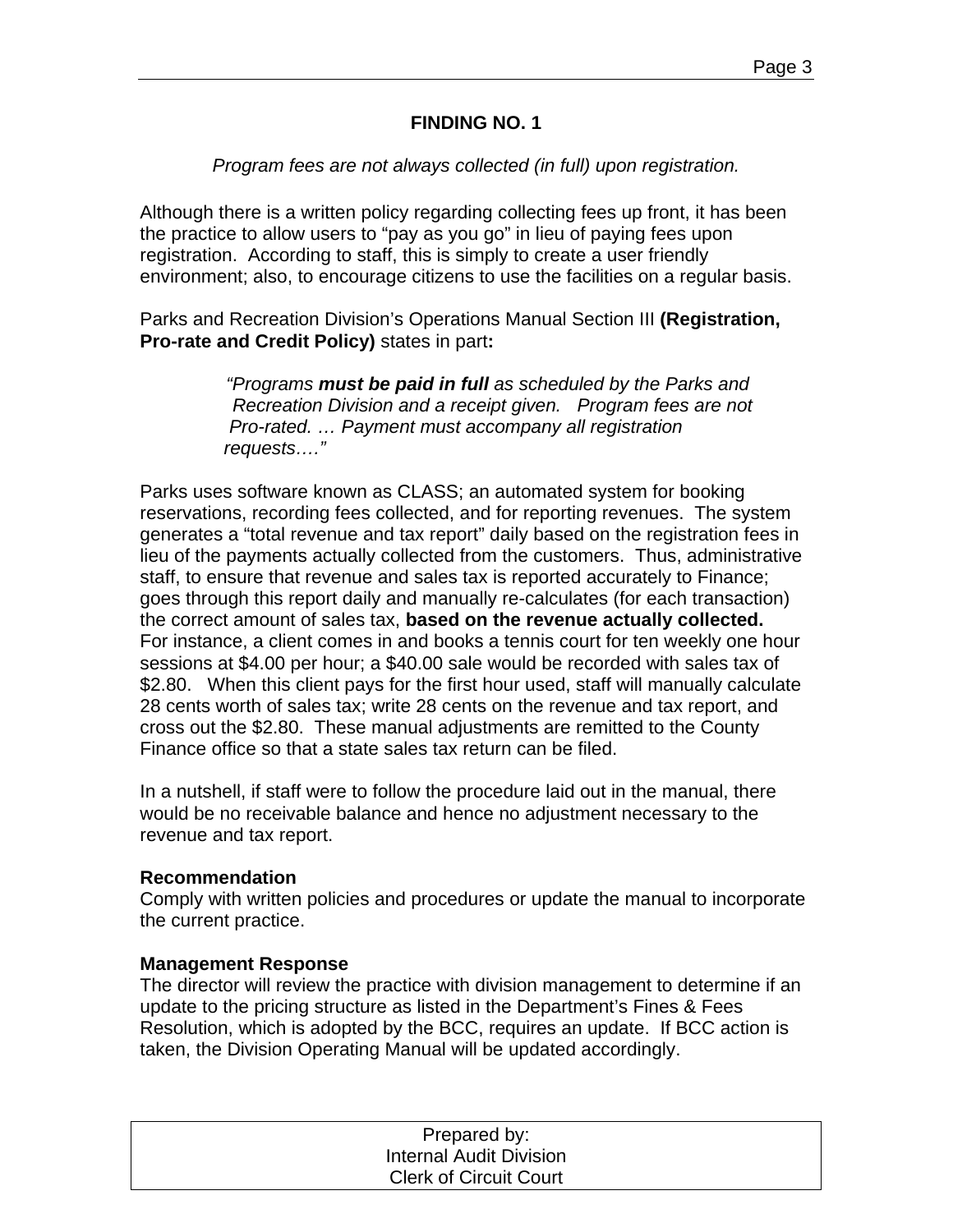#### **FINDING NO. 2**

#### *There are no sign in sheets.*

There is **no requirement** for customers to sign in prior to using park facilities.

A sign in sheet ensures that all people using the facility are accounted for and the number of people using the facility corresponds to the revenue actually collected. By not having a sign in sheet, there may be some unauthorized use of the facility and some may simply elect to use the facility without first checking in at the office.

A written procedure requiring the use of sign in sheets would help ensure that receipts for services are recorded in the cash register.

#### **Recommendation**

Update written policies to include using a sign in sheet. Daily sign in sheets should be forwarded to the main parks office for management review.

#### **Management Response**

The director will direct division management to devise a sign-in sheet that facilitates daily reconciliation to the Parks Automation System's (CLASS) daily revenue reports with actual cash collection and to implement its use by no later than June 9, 2006. The Division Operating Manual will also be updated to reflect this requirement. It is noted, however, that Parks' customers may not uniformly comply with the request to sign in.

### **FINDING NO. 3**

#### *Receipts are not always provided.*

There is **no requirement** for each customer to receive a receipt once a payment is made.

A receipt is an acknowledgement that something of value has been received. In this case, it is an acknowledgement that a park attendant has physically received some money for the use of the facility. A receipt provides a paper trail that a transaction took place on a particular day at a particular time. It protects the attendant, the customer, and the county.

By not going through this very important process of printing a receipt and handing the receipt to the customer there is opportunity for some cash not making it into the cash register.

| Prepared by:                   |  |
|--------------------------------|--|
| <b>Internal Audit Division</b> |  |
| <b>Clerk of Circuit Court</b>  |  |